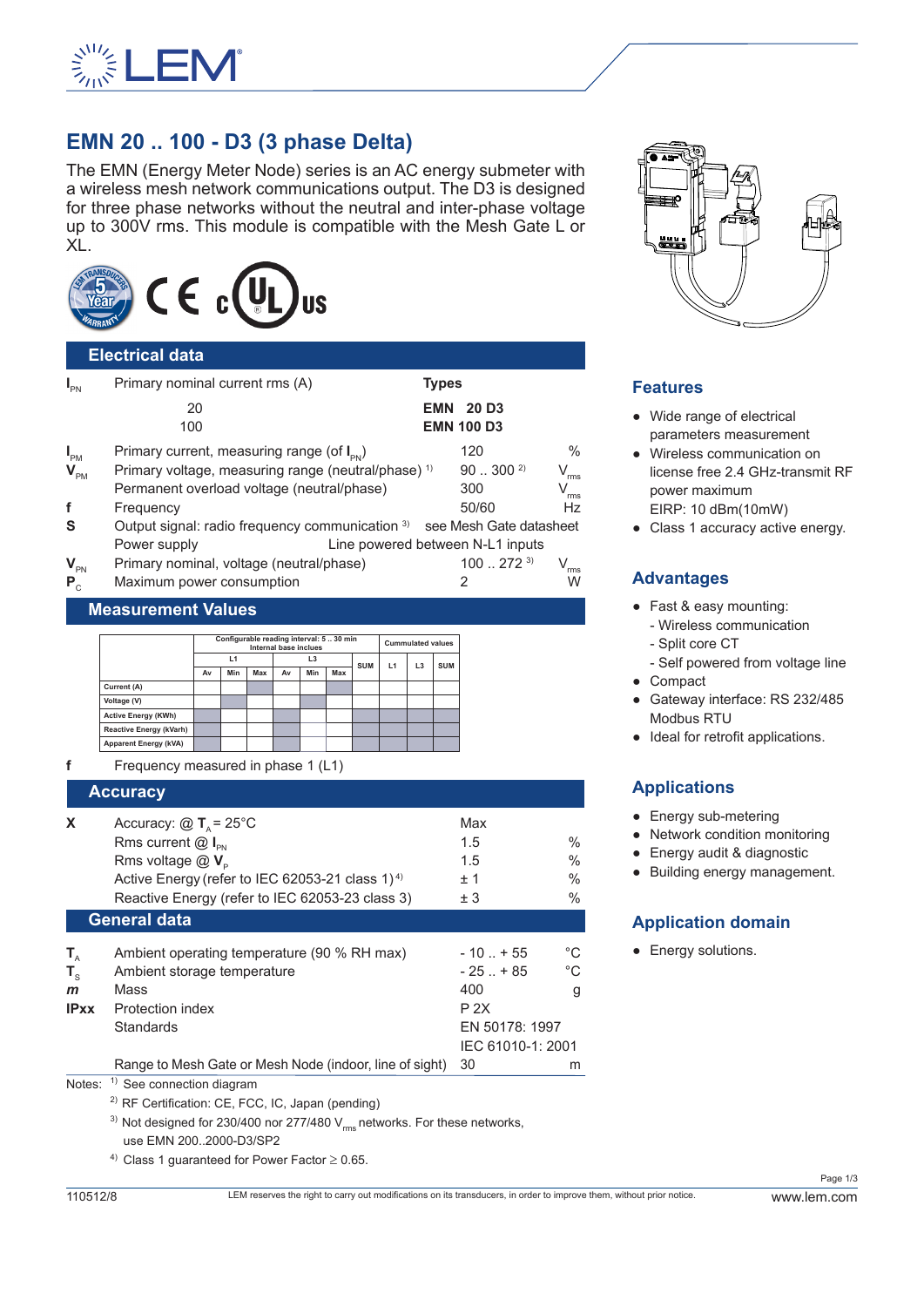

### **EMN 20 .. 100 - D3 (3 phase Delta)**

#### **Isolation characteristics**

Isolation class II IEC 61010-1 CAT III 300 V rms Pollution degree: PD2

#### **Safety**

CB test Certificate N° FR 583050 IEC System for mutual recognition of test certificates for electrical equipment (IECEE) CB Scheme.



This transducer must be used in electric/electronic equipment with respect to applicable standards and safety requirements in accordance with the manufacturer's operating instructions.



Caution, risk of electrical shock: do not remove any parts of the EMN - D3



For current transformer (CT) mounting: make sure that the power cable on which the CT will be attached is powered off.